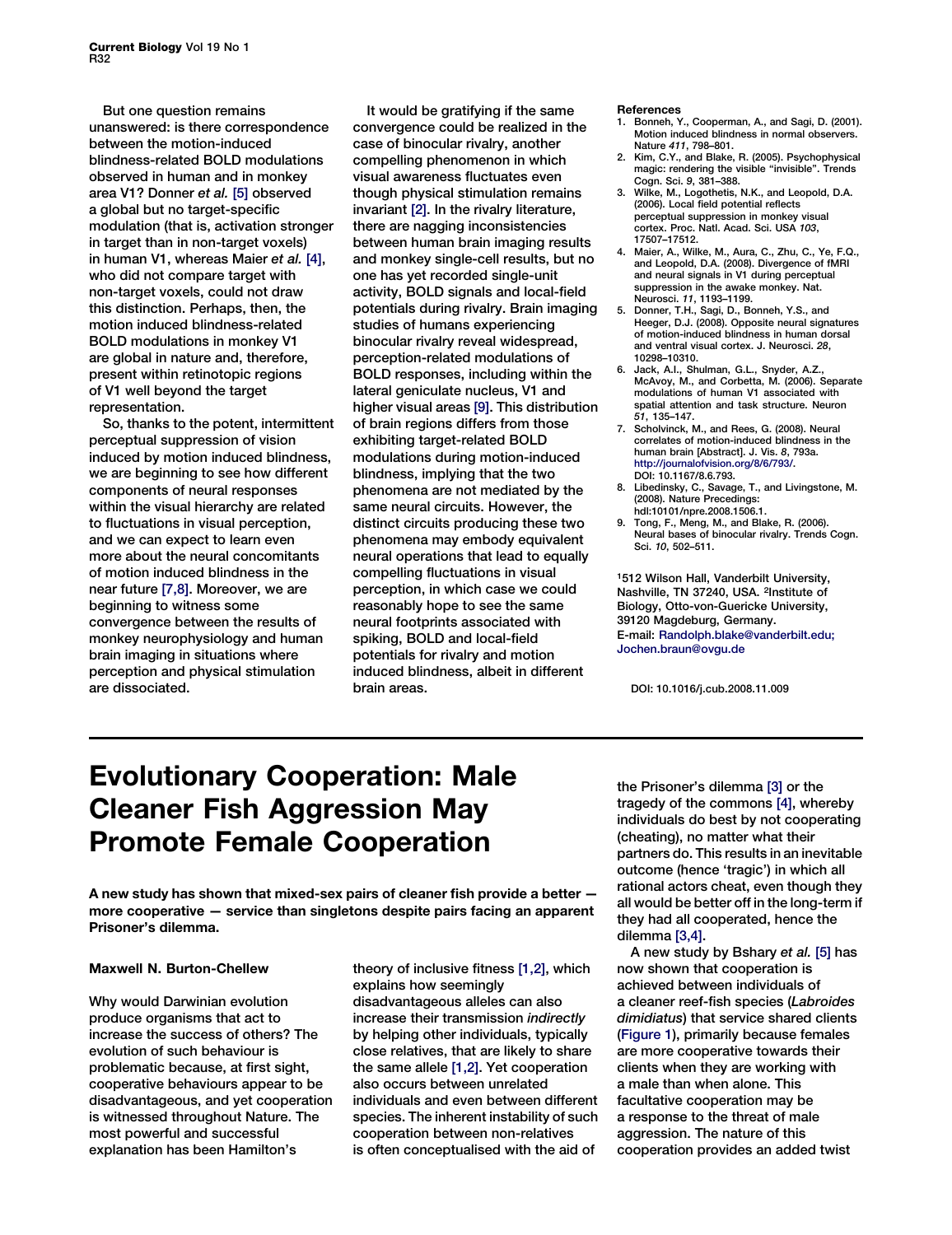<span id="page-1-0"></span>to a classic and challenging example of cooperation between species.

For cooperative behaviour between non-relatives to be evolutionarily stable it must be favoured by hidden direct-fitness benefits that outweigh any apparent costs and it is the job of evolutionary biologists to elucidate these [\[6\].](#page-2-0) Broadly speaking, such cooperation may be favoured for one or other of two reasons: because it is also directly beneficial in the long run to the performer, more so than it is costly (as, for example, in group augmentation effects [\[7\]](#page-2-0)); or because it is enforced, through the policing [\[8\]](#page-2-0), punishment [\[9–11\]](#page-2-0) or sanctioning [\[12\]](#page-2-0) of cheaters, and/or through the rewarding of cooperators, via mechanisms such as direct [\[13\]](#page-2-0) or indirect reciprocity [\[14\]](#page-2-0). Such cooperation is therefore dependent on a high probability of future interactions (the 'shadow of the future') [\[3,13\]](#page-2-0).

Cleaner fish benefit from eating ectoparasites, and clients benefit from being 'cleaned', so this relationship is arguably mutualistic; that is, both parties directly benefit from their own actions [\[15\].](#page-2-0) The explanation for such extraordinary behaviour can therefore appear boringly straightforward, but this fails to realise that cooperative actions are often underpinned by the tension that arises from a conflict of interests. In particular, both cleaners and clients could gain more: cleaners by eating valuable client mucus/tissue instead of parasites, and (predatory) clients by eating their cleaners afterwards. Both these behaviours, however, are damaging to the recipients. Therefore the key questions have been; how is the conflict over what the cleaner eats resolved? And why do clients not eat their cleaners? Clients that refrain from eating their cleaners then face the challenge of how to make cleaners feed against their preference in order to receive a high service quality.

Closer inspection reveals that cleaners do sometimes cheat and that this cheating depends on key ecological factors. Cleaners show facultative behaviour depending on whether clients are predators or not, and whether they are from a 'choosy' species or a resident species. Sensibly, predatory clients are cheated far less often than non-predatory clients [\[15\]](#page-2-0), and choosy species are chosen ahead of resident species, which can be cleaned later [\[15\]](#page-2-0). Plus, cleaners are



Figure 1. A pair of cleaner wrasse, Labroides dimidiatus (smaller, striped fish) foraging on an Acanthurus mata individual (photo by Gerry Allen, courtesy of Redouan Bshary).

more cooperative when observed by choosy, as opposed to resident, clients [\[15\].](#page-2-0) Clients act to limit this cheating by either punishing cleaners (chasing them and biting at them) or by imposing sanctions on them (terminating the interaction and perhaps finding alternative cleaners) [\[15\].](#page-2-0)

These dynamics suggest that cleaner fish mutualisms operate within a biological market [\[16\]](#page-2-0), whereby reputation effects are important in determining levels of service [\[17\]](#page-2-0) and more valuable clients receive better service. There is also an added twist because although cleaners typically act alone (singletons), they sometimes act in mixed-sex pairs comprising a male and the largest female in his harem. In their new study, Bshary et al. [\[5\]](#page-2-0) found that when cleaners operate in pairs on the same client, they face a potential prisoner's dilemma, but that this dilemma is probably resolved through enforcement (punishment). The dilemma arises because the client is liable to impose sanctions (to leave) upon both members of the pair even if only one of them cheats. Thus, if a member of a pair refrains from eating mucus, it is not only cooperating with the client, but it is also cooperating with its partner. But such cooperation is susceptible to exploitation by a less cooperative partner. This means that cleaner pairs should cheat more often, but paradoxically we know that clients prefer cleaning pairs to singletons [\[18\].](#page-2-0)

The pressure to cheat also increases with time for both pairs and singletons, because the benefits of foraging diminish over time as parasites become depleted.

Bshary et al. [\[5\]](#page-2-0) took this case of diminishing returns and modelled it with the Marginal-Value Theorem [\[19\]](#page-2-0), which calculates the optimal time to 'forage' on a 'patch' before moving on. Traditionally the decision concerns when an animal should physically leave one patch as it becomes more and more depleted, but the model works just as well for cleaner fish, with the decision to cheat representing the decision to leave a patch (because cheating may provoke the client to leave). Thus Bshary et al. [\[5\]](#page-2-0) could calculate how long an individual should wait before cheating, and found that, providing that the benefit of cheating was not too great, pairs should provide greater cleaning service to clients, providing they cooperate with each other.

The authors then looked at the natural behaviour in the field and found that pairs did indeed provide a better service, as they cheated less often overall compared to singletons. Careful observations revealed that it was primarily the females that altered their behaviour, depending upon whether they were acting alone (more likely to cheat) or within a pair (less likely). Laboratory experiments, in which instances of 'cheating' resulted in all